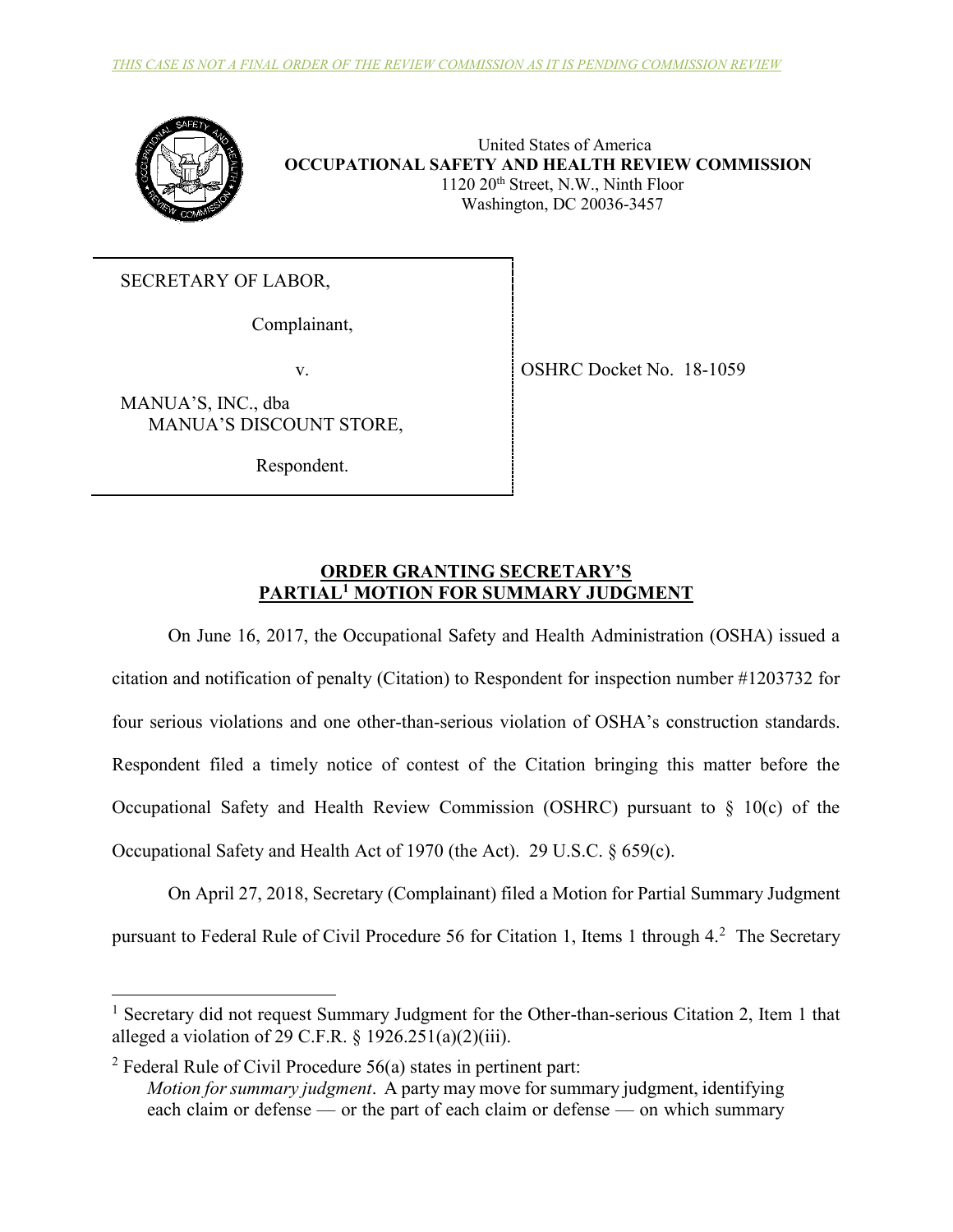does not request Summary Judgment for the alleged other-than-serious violation at Citation 2, Item 1. Manua's Inc., dba Manua's Discount Store (Manua or Respondent) filed an Opposition To Secretary's Motion for Partial Summary Judgment. The Secretary filed a Reply and Respondent filed a Sur Reply. For the reasons set forth below, the undersigned grants Secretary's Partial Motion for Summary Judgment.

### I. JURISDICTION

The Commission has jurisdiction of this matter under  $\S 10(c)$  of the Act. Manua is an employer with employees in a business that affects interstate commerce within the meaning of § 3(5) of the Act. 29 U.S.C. § 659(c). At all relevant times, Manua was an employer as defined by the Act. 29 U.S.C. § 652(5).

### II. FINDING OF FACTS

 $\overline{a}$ 

On January 14, 2017, three of Respondent's employees died when a crane unloading steel beams from a shipping container contacted a powerline. On June 19, 2016, the Occupational Safety and Health Administration (OSHA) issued Respondent a Citation alleging four serious violations of the cranes in construction standard at issue here. The Citation alleged Respondent had not identified the work zone for the crane, had not determined if the crane could be within 20 feet of a powerline, had not trained employees on the hazards of working near a powerline, and had not ensured signal persons were adequately qualified.

Manua operates three retail stores and three warehouses in American Samoa. The worksite at issue here is Manua's Tafuna location which consisted of a retail store and an adjacent property

judgment is sought. The court shall grant summary judgment if the movant shows that there is no genuine dispute as to any material fact and the movant is entitled to judgment as a matter of law. The court should state on the record the reasons for granting or denying the motion.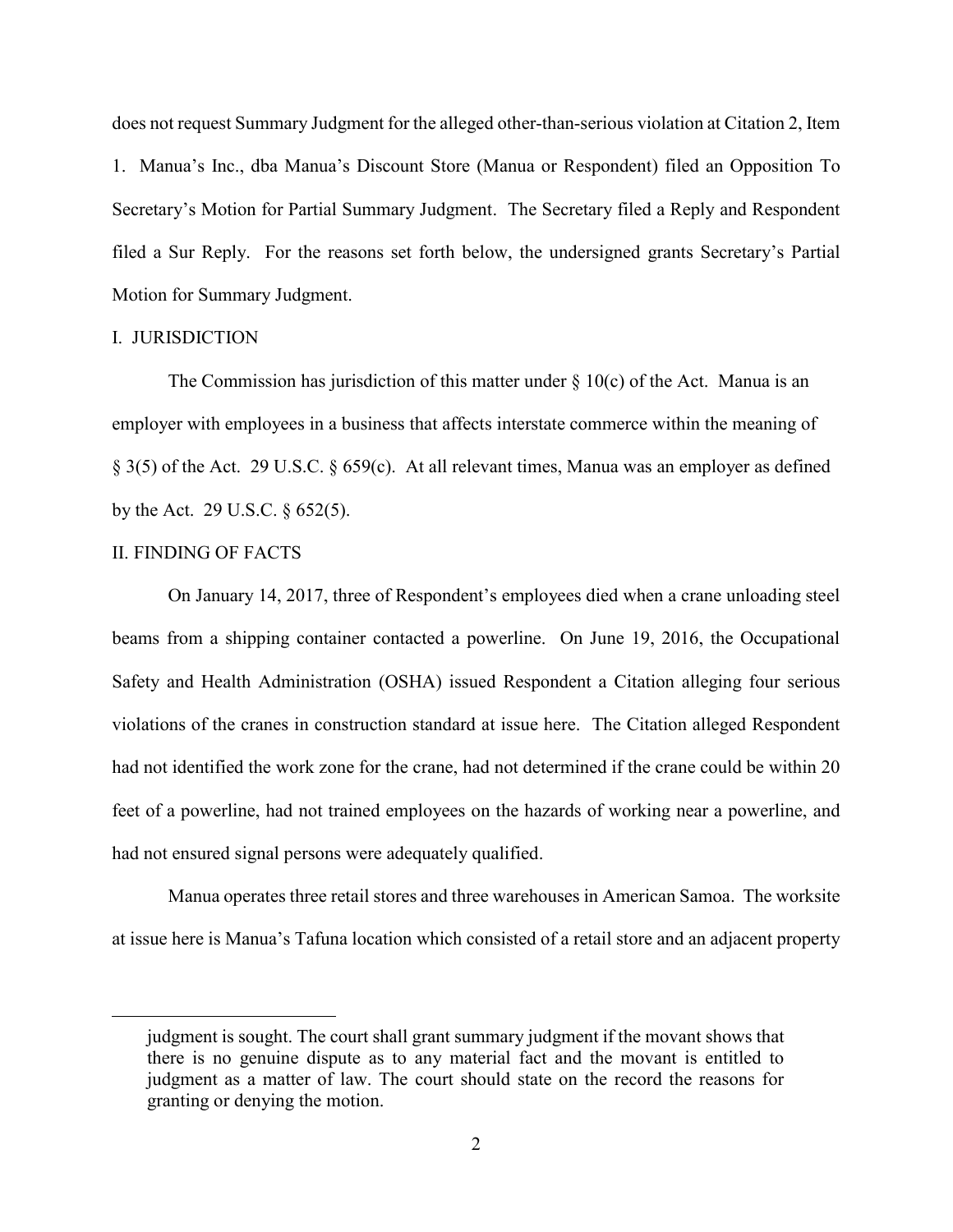(Checkers lot) that had a parking lot and a building that had been a Checkers restaurant. Manua was expanding the Tafuna location store onto the adjoining Checkers lot. Four 40-foot shipping containers of steel structural beams were delivered to the adjacent parking lot for the construction project.

Manua's owner and CEO, Genhall Manua Chen, decided where the four shipping containers were placed on the Checkers lot. Mr. Chen asked Manua's Human Resources Manager, Connie Corpuz to find a company with a crane to unload the steel beams from the containers; he did not specify what size the crew should be or what services would be included.

Ms. Corpuz contacted APECS to discuss the container unloading job. Ms. Corpuz told APECS project manager, Glenn Sabio, they needed the containers unloaded but did not specify the services needed beyond that of a crane and crane operator. Ms. Corpuz had no experience with scheduling a project of this type. Ms. Corpuz assumed the hourly rate of \$125 would include the crane, the operator and supervision. There was no written contract or specific discussion of what services APECS would provide to unload the containers. The parties had only specified that a crane with a crane operator would be provided for the price of \$125; Mr. Chen and Ms. Corpuz assumed other services, including training and a signal person, were included.

Sometime after the agreement was reached, Mr. Sabio asked Manua to provide employees to help with strapping and guiding the beams out of the containers. Manua agreed that its employees would assist APECS in unloading the containers.

January 11, 2017, was the first day APECS unloaded a shipping container at the Checkers lot. On that day, in addition to the crane operator, APECS had a signal person at the site, and Mr. Sabio was intermittently onsite supervising the crane operator. Mr. Sabio made a visual estimate the power line was more 10 feet away from the container. Manua's employees assisted by rigging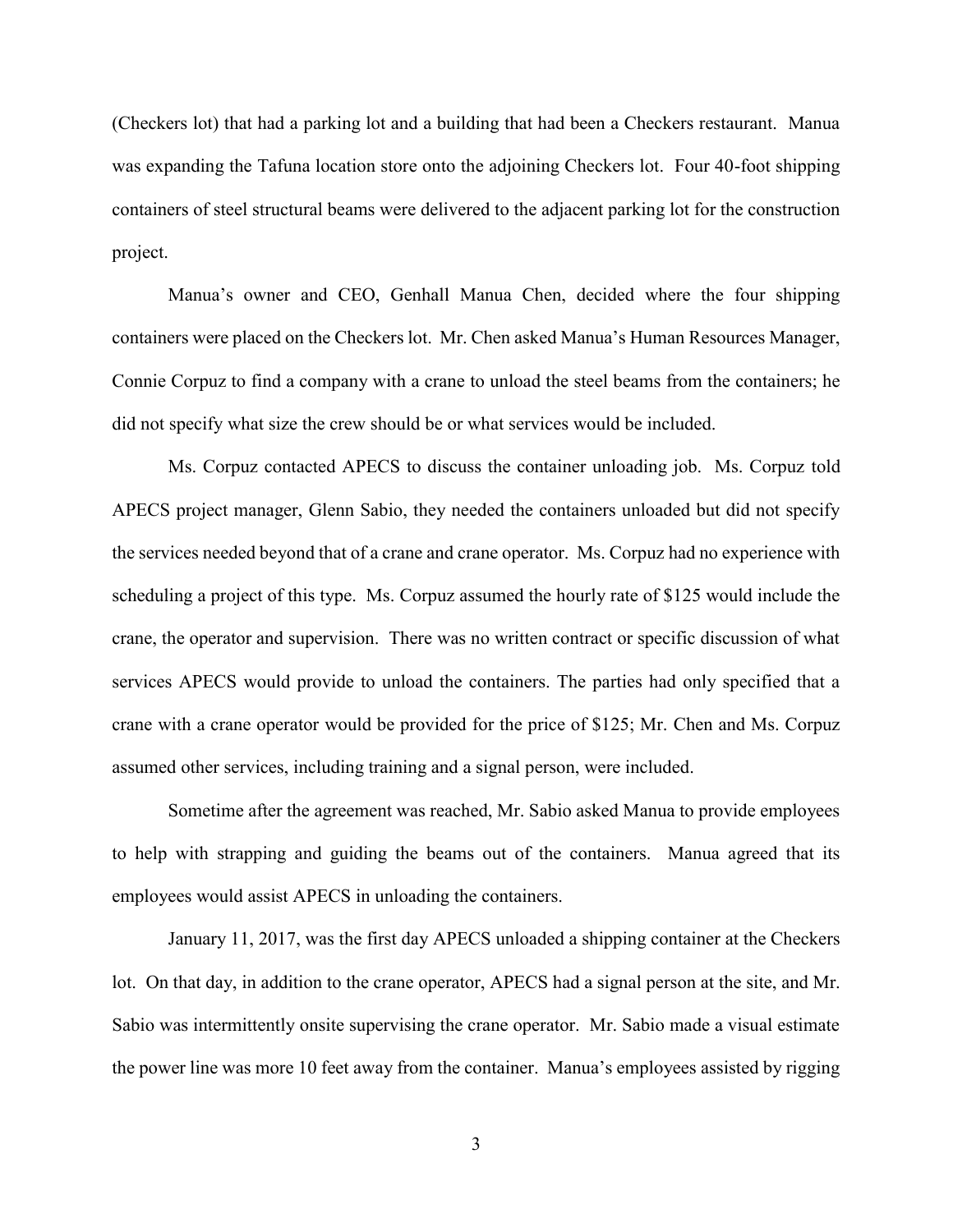the beams being unloaded out of the container and onto the ground. By the end of the day, Mr. Chen was dissatisfied because the unloading process was taking too long; only one container had been unloaded. The price was re-negotiated to a flat rate for the remaining containers and APECS returned to the site on January 14, 2017 for its second day of unloading beams with the crane.

On January 14, APECS returned with the crane and crane operator. Mr. Sabio was onsite at the beginning of the day and again just before the accident, around 11:00 a.m. Several Manua managers and supervisors were onsite that day, including: Owner and CEO, Genhall Manua Chen; Human Resources Manager, Connie Corpuz; Warehouse Supervisor, Wilson Toni; Maintenance Department Supervisor, Tupuo Auva'a; and, Warehouse and Maintenance Manager, Masalosalo La'ulu.

Approximately twelve Manua employees assisted with unloading the shipping containers. One of those employees, Misi Fa'amoana, was signaling the crane operator with voice instructions for placement of the beams on the ground next to the container. There was no training or instruction to Manua employees on crane or power line safety. Mr. Chen briefly told the employees working with the unloading to be careful.

At approximately 11:30 that morning, the crane touched an energized power line. Three Manua employees were fatally electrocuted.

# III. SUMMARY JUDGMENT

 $\overline{a}$ 

Rule 56 of the Federal Rules of Civil Procedure (Rule 56), governs motions for summary judgment in matters before the Commission. <sup>3</sup> *See* Commission Rule 2(b), 29 C.F.R. §§ 2200.2(b). To win a case on summary judgment, the moving party must show that there is no genuine dispute

<sup>&</sup>lt;sup>3</sup> Commission Rule 2(b) states: "*Applicability of Federal Rules of Civil Procedure*. In the absence of a specific provision, procedure shall be in accordance with the Federal Rules of Civil Procedure." 29 C.F.R. § 2200.2(b).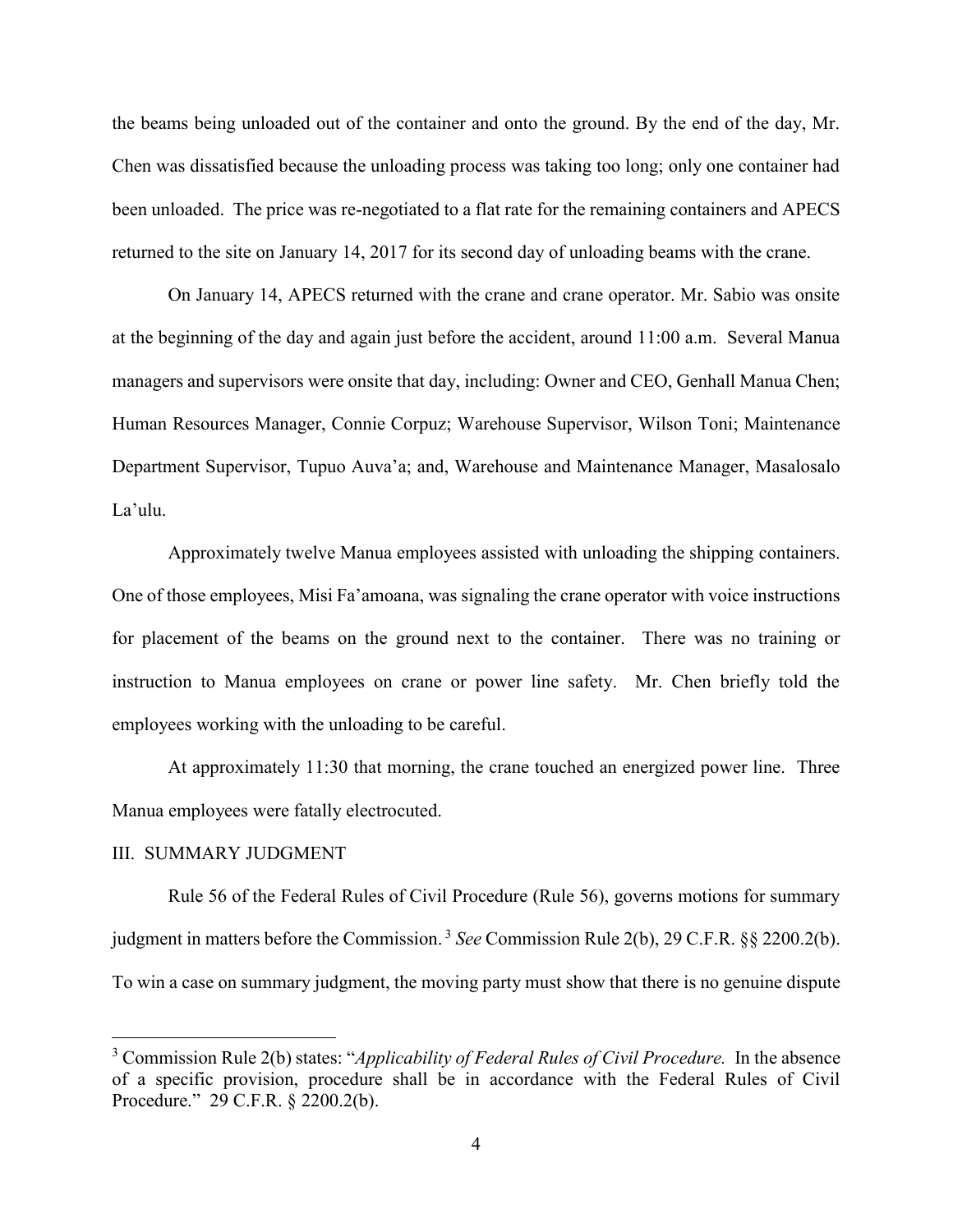as to any material fact, and that the party must be entitled to a judgment as a matter of law. *Ford Motor Co. – Buffalo Stamping Plant*, 23 BNA OSHC 1593,1594 (No. 10-1483, 2011) (*Ford*). "In reviewing a motion for summary judgment, a judge is not to decide factual disputes… Rather, the role of the judge is to determine whether any such disputes exist." *Id*. (citation omitted).

"[A] party opposing a properly supported motion for summary judgment may not rest upon mere allegation or denials of his pleading, but… must set forth specific facts showing that there is a genuine issue for trial." *Anderson v. Liberty Lobby, Inc.*, 477 U.S. 242, 248 (1986). Further, "The evidence of the non-movant is to be believed, and all justifiable inferences are to be drawn in his favor." *Id*. at 255. Nonetheless, the non-movant "must present affirmative evidence in order to defeat a properly supported motion for summary judgment." *Id*. at 257. "[A] conglomeration of 'conclusory allegations, improbable inferences, and unsupported speculation' is insufficient to discharge the nonmovant's burden." *Calvi v. Knox County*, 470 F.3d 422, 426 (1st Cir. 2006) (citations omitted).

Here, the parties have not submitted contradictory material facts. Manua admits that it did not comply with the requirements of the four cited standards. Manua did not assess the worksite, set up a work zone, or determine if the crane could get closer than 20 feet to a power line. Manua did not train the employees on power line safety and Misi Fa'amoana was not a qualified signal person.

Rather, Respondent asserts a defense for its noncompliance of the cited standards. Respondent asserts, for all alleged violative conditions, it relied on APECS to comply with OSH requirements for the benefit of Manua and Manua's employees.

The Commission has long held that an employer cannot simply contract away its "ultimate responsibility under the Act by requiring another party to perform them." *E.g., Summit* 

5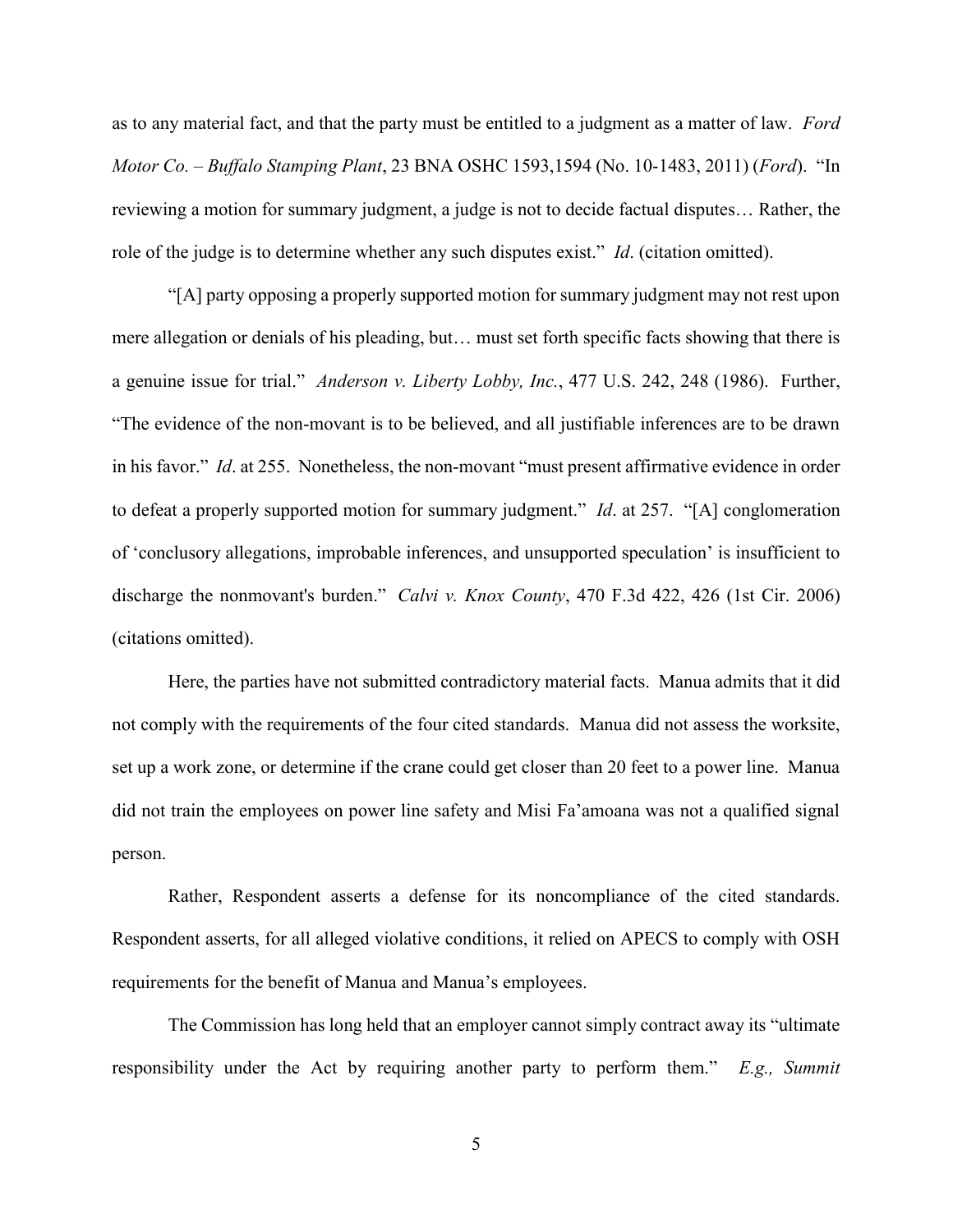*Contractors, Inc.,* 23 BNA OSHC 1196, 1206-07 (No. 05-0839, 2010) (citations omitted); *Froedtert Mem'l Lutheran Hosp., Inc.*, 20 BNA OSHC 1500, 1508 (No. 97-1839, 2004). An employer that has arranged for a third party to carry out its safety duties under the Act cannot simply rely on a belief the third party will provide those services; an employer must inform itself as to the safety measures the third party has implemented. *Id*. at 1508.

In limited circumstances, the Commission has held that an employer may rely on a third party when that reliance is reasonable. In *Sasser*, the employer hired a crane company to move a generator onto the trailer of a truck. *Sasser Elec. & Mfg. Co.,* 11 BNA OSHC 2133, 2134 (No. 82-178, 1984). After depositing the generator onto the trailer, the crane operator had swung the crane's boom into a power line. *Id.* at 2135. The Commission held the employer could not have foreseen or prevented the violative condition.

There, the Commission found the employer's reliance was reasonable because the employer had hired the same company for crane work at the worksite three or four times before without incident; the employer's employees had notified the crane operator of the power line's location; the crane was positioned well away from the power line; the generator had been placed on the trailer without getting too close<sup>4</sup> to the power line, and the crane boom's path in depositing the generator was different than the return path that resulted in contact with the power line. *Id.* at 2136-37.

In the instant matter Manua's alleged reliance was not reasonable. This was first time Manua hired APECS for crane work. APECS had been hired two prior times for excavator service and air conditioning and wiring. In *Sasser*, the crane was doing a single lift of a generator; here, the crane work extended over two days, with multiple lifts from four separate shipping containers.

<sup>&</sup>lt;sup>4</sup> In the *Sasser* case the relevant distance was 10 feet; here, the relevant distance is 20 feet.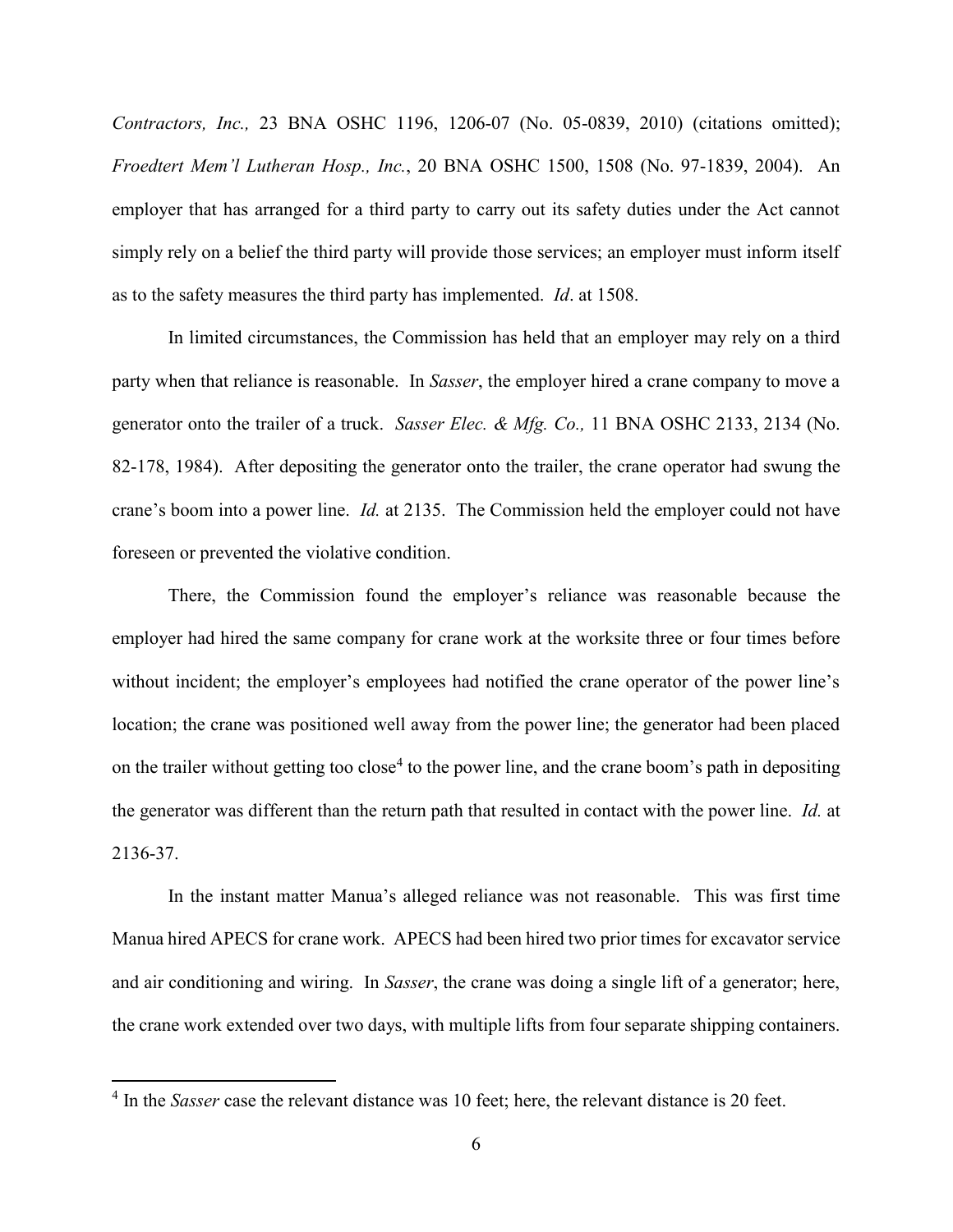Here, APECS informed Manua about the power line whereas in *Sasser*, the employer told the crane operator about the powerline.

Manua did not have the relevant prior experience with APECS to assume that APECS would provide all safety compliance at the site. Further, Manua took no affirmative action to ensure its employees would be protected while unloading the containers. Respondent's reliance must be reasonable and here it was not. Respondent did not provide facts to support its claim of reasonable reliance on APECS. There is no evidence that Manua asked APECS to train its employees, assess the worksite or that Manua asked APECS for the results of its worksite assessment relative to power line contact.

Instead, Respondent provided the assumptions and beliefs of Mr. Chen and Ms. Corpuz. For example, Mr. Chen assumed APECS would take care of everything; however, Mr. Chen admitted that the supervision of Manua's employees had not been "previously discussed and agreed upon with APECS." (Chen Dep. 101).

Ms. Corpuz, who Mr. Chen designated as the coordinator with APECS, also did not ask questions or make requests related to the safety of Manua's employees. She admitted she did not ask APECS "if they were going to take care of all the safety matters" (Corpuz Dep. 96) or whether "APECS would train the maintenance boys" or "warehouse boys" (Corpuz Dep. 74-75) and no one "ever talk[ed] about doing a safety assessment." (Corpuz Dep.74-75). Further, Ms. Corpuz admitted she had not even had a "discussion of how [] Manua's workers would be helping" APECS. (Corpuz Dep. 74-75). Finally, APECS's letter to agree upon equipment rates shows a rate of \$100 per hour for an excavator and \$125 for a boom truck (crane). (Sec. Reply at Ex. A, 2). There is no indication of any other services that have been agreed upon.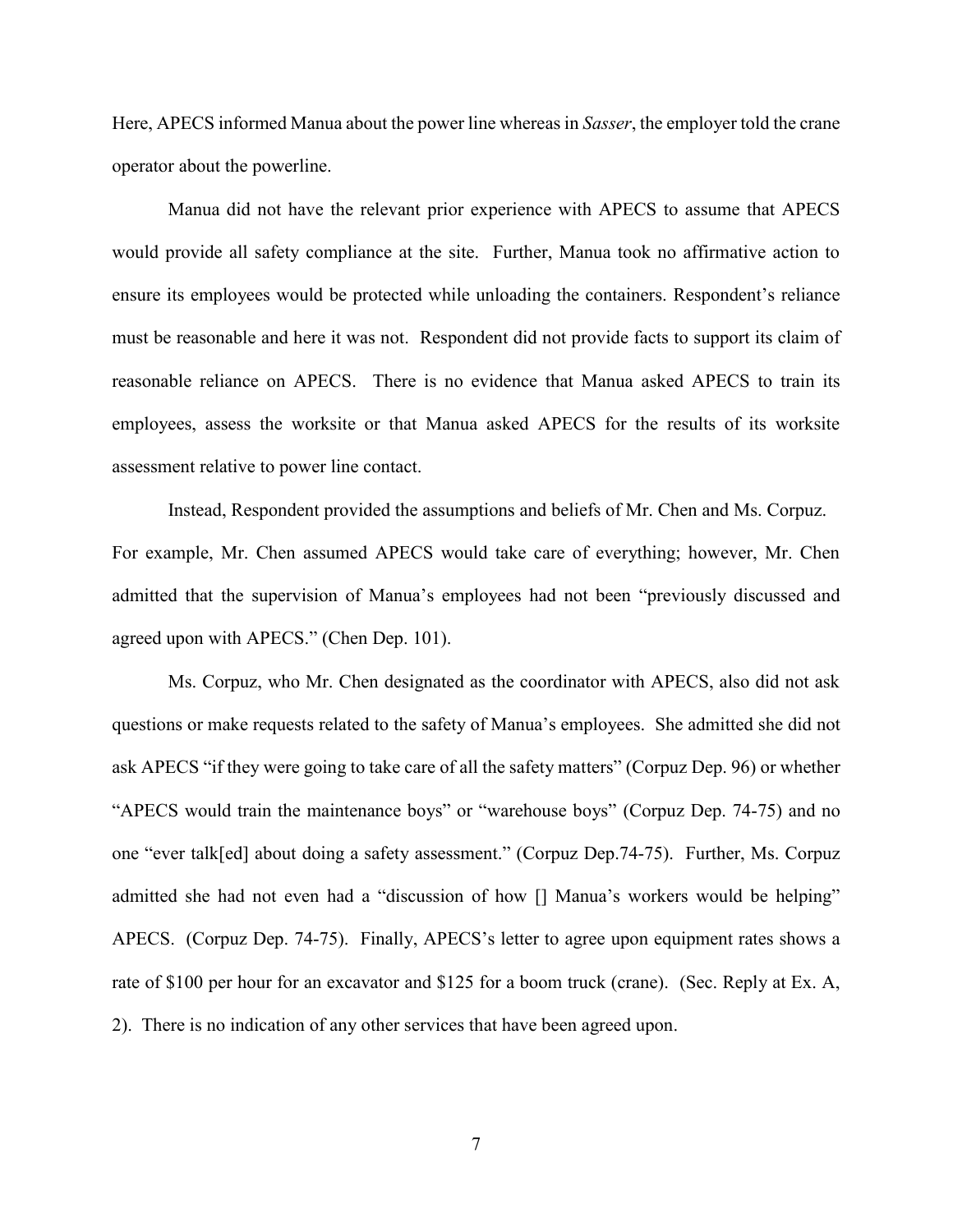Manua's reliance on APECS was not reasonable. As set forth in *Froedtert,* an employer must inform itself as to the safety measures implemented by the hired third party before reliance is appropriate. *See Froedtert* 20 BNA OSHC at 1508; *see also, Blount Int'l Ltd.,* 15 BNA OSHC 1897, 1899-1900 (No.89-1394, 1992) (Commission found the worksite's general contractor had unreasonably relied on a subcontractor to provide GFCI protection where there was no evidence the general contractor inspected the work area, no documentation was provided the equipment was in compliance, nor any assurances the subcontractor provided GFCI protection.)<sup>5</sup>

Here, there are no facts that Manua attempted to determine whether APECS would implement any of the required safety measures. In a matter of summary judgment, the nonmoving party must provide facts to support its averments. *See Lujan v. Nat'l Wildlife Fed'n*, 497 U.S. 871, 888, 110 S. Ct. 3177, 3188 (1990) (resolving actual disputes of material facts in favor of nonmoving party "is a world apart from 'assuming' that general averments embrace the 'specific facts' needed to sustain the complaint.)

Final responsibility for compliance with the Act's requirements is placed on the employer. *Pride Oil Well Serv.*, 15 BNA OSHC 1809, 1815 (No. 87-692, 1992) (citations omitted). Manua provided no facts to support its assertion that it had reasonably relied on APECS.

Upon review of the pleadings, deposition excerpts, interrogatory answers, and admissions submitted, the undersigned finds that there is no genuine dispute of a material fact and that the

<sup>5</sup> *See also, Brock v. City Oil Well Serv. Co.*, 795 F.2d 507, 512 (5th Cir. 1986) (citations omitted) ("[A]n employer may not contract out of its statutory responsibilities under OSHA. . . . 'the Act, not the contract, is the source of [the employer's] responsibilities. An employer may carry out its statutory duties through its own private arrangements with third parties, but if it does so and if those duties are neglected, it is up to the employer to show why he cannot enforce the arrangements he has made. If he cannot make this showing, he must take the consequences, and his further remedy lies against the private party with whom he has contracted and whose breach exposes the employer to liability.'")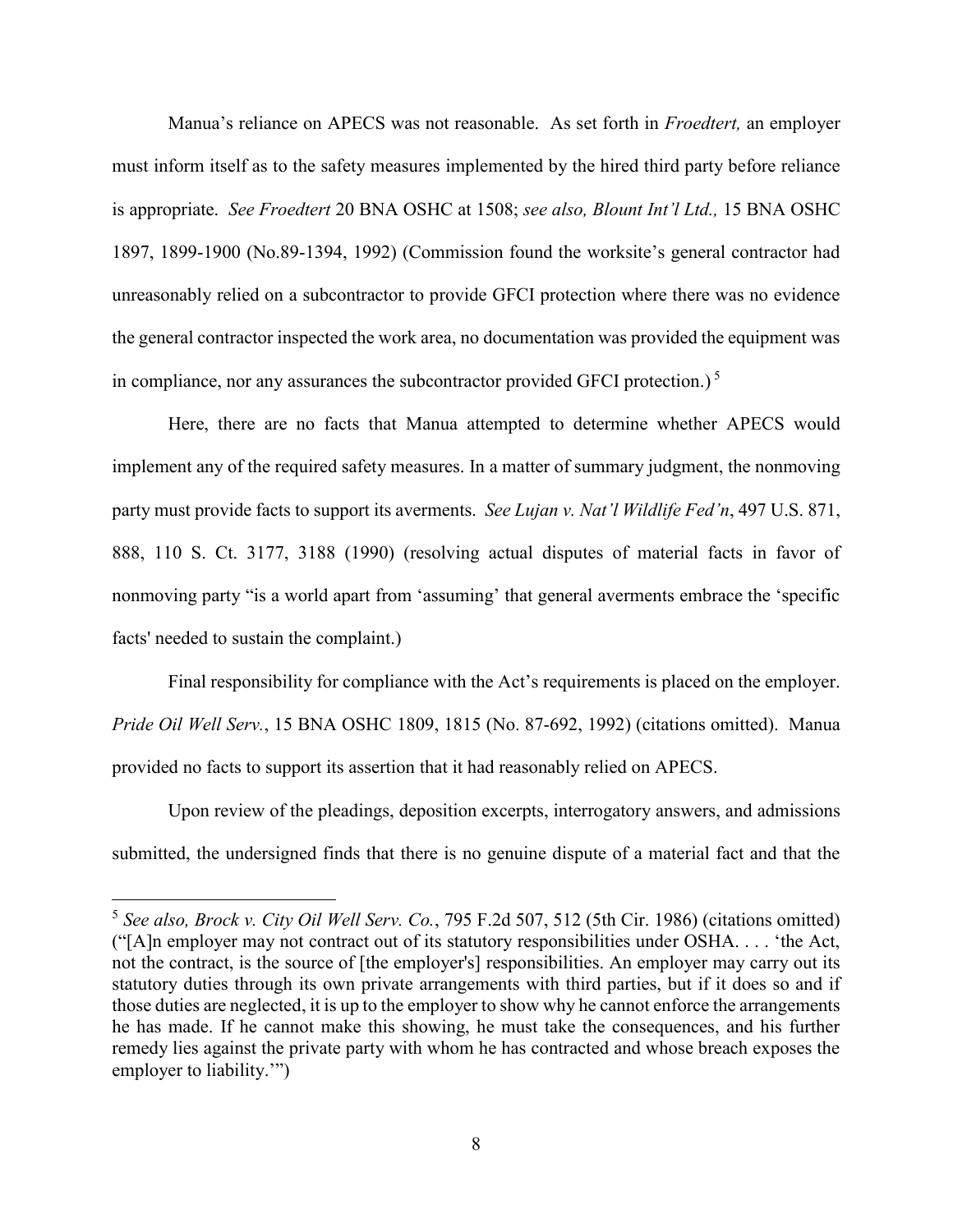Secretary is entitled to judgment as a matter of law for Citation 1, items 1 through 4. For the reasons that follow, the Secretary's Motion is granted.

## IV. THE CITATION

#### *The Secretary's Burden*

To prevail on its Motion, the Secretary must prove the prima facie case for each of the violations cited. To establish a violation of an OSHA standard, the Secretary must prove that: (1) the cited standard applies; (2) the terms of the standard were violated; (3) one or more employees had access to the cited condition; and (4) the employer knew, or with the exercise of reasonable diligence could have known, of the violative condition. *Astra Pharm. Prods*., 9 BNA OSHC 2126, 2129 (No. 78-6247, 1981), *aff'd in relevant part,* 681 F.2d 69 (1st Cir. 1982). "Reasonable diligence involves consideration of several factors, including the employer's obligation to have adequate work rules and training programs, to adequately supervise employees, to anticipate hazards, and to take measures to prevent the occurrence of violations." *Burford's Tree, Inc.*, 22 BNA OSHC 1948, 1950 (No. 07-1899, 2010) *aff'd*, 413 F. App'x 222 (11th Cir. 2011) (unpublished).

A violation is classified as serious under section 17(k) of the Act if "there is substantial probability that death or serious physical harm could result." Commission precedent requires a finding that "a serious injury is the likely result should an accident occur." *Pete Miller, Inc.,* 19 BNA OSHC 1257, 1258 (No. 99-0947, 2000).

Here, the Respondent took no actions to anticipate the hazards and took no action to prevent the occurrence of the violative conditions. Instead, Respondent relied, without any evidence to support this belief, that APECS would take care of all safety duties for Manua's employees. As a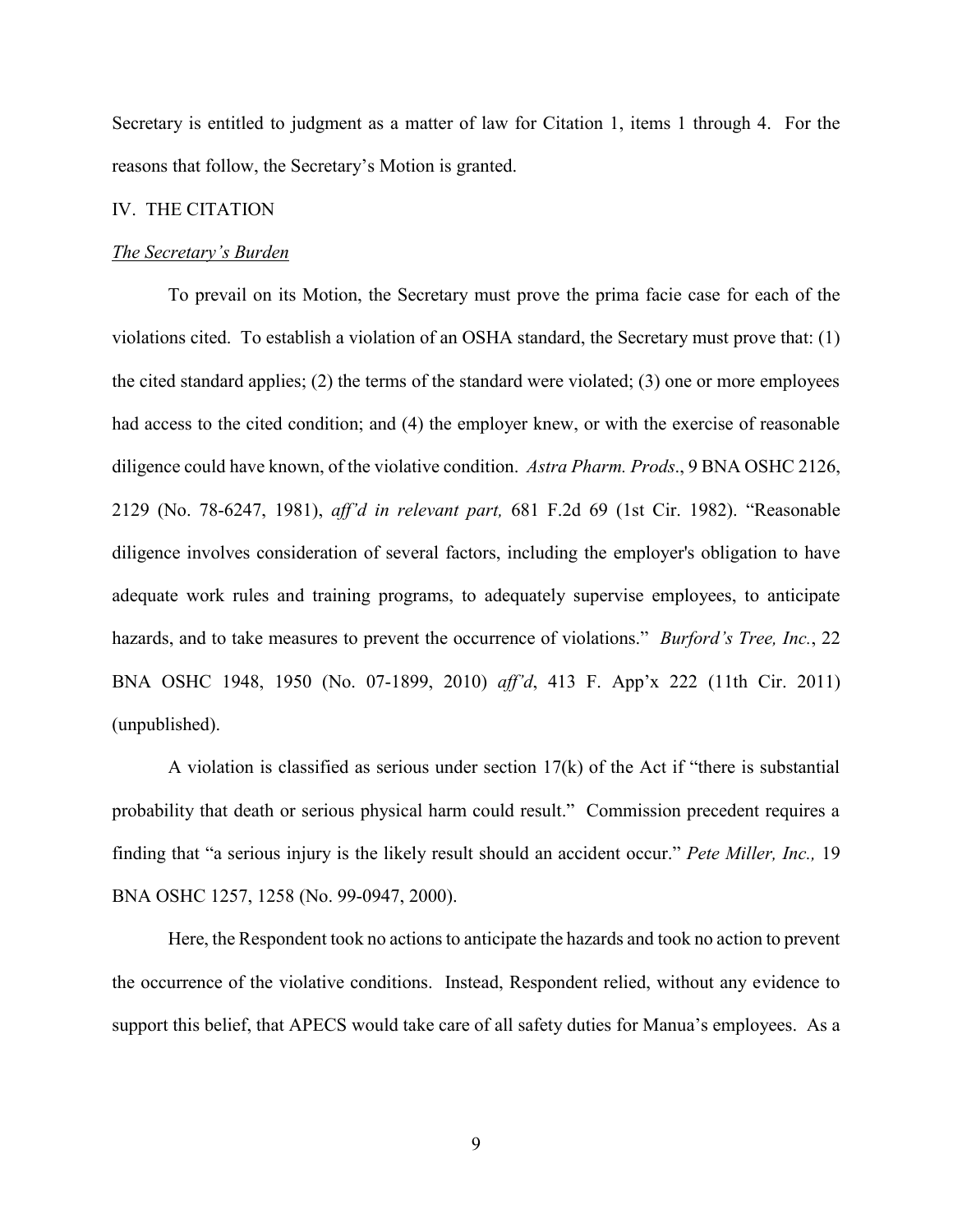result, twelve employees were exposed to the cited hazards and three employees were fatally

electrocuted.

I find the Secretary has proved its prima facie case with respect to the four citations at

issue, as discussed below.

## Citation 1, Item 1

 $\overline{a}$ 

Citation 1 Item 1 alleges Respondent violated 29 CFR  $\S$  1926.1408(a)(1), which provides:

# **§ 1926.1408 Power line safety (up to 350 kV)—equipment operations.**

(a) *Hazard assessments and precautions inside the work zone.* Before beginning equipment operations, the employer must:

*(1) Identify the work zone by either:*

(i) Demarcating boundaries (such as with flags, or a device such as a range limit device or range control warning device) and prohibiting the operator from operating the equipment past those boundaries, or

(ii) Defining the work zone as the area 360 degrees around the equipment, up to the equipment's maximum working radius

# The Secretary has proved the cited standard applies, its terms were violated, employees were exposed, and Manua had knowledge of the violative conditions for Citation 1, Item 1.

The cited standard requires an employer to assess a worksite for powerline safety and identify the crane's work zone. 29 CFR § 1926.1408(a)(1). A crane was used at this worksite and thus the cited standard applies. Twelve Manua employees, including three fatally electrocuted, were exposed to the violative condition.<sup>6</sup> Further, Respondent admits it did not comply with the cited standard. "Respondent affirmatively alleges that it did not identify or define the crane's work zone because it reasonably relied on APECS to supervise and direct the unloading operation, including identifying and defining the crane's work zone and ensure that all crane safety requirements were met." (Ex. A, Admission No. 6).

<sup>&</sup>lt;sup>6</sup> "Respondent affirmatively alleges that it asked certain employees to assist APECS with the unloading operation, and that Respondent did not conduct a hazard assessment because it reasonably relied on APECS to supervise and direct the unloading operation, including identifying and defining the crane's work zone and ensure that all crane safety requirements were met." (Ex. A, Admission No. 5).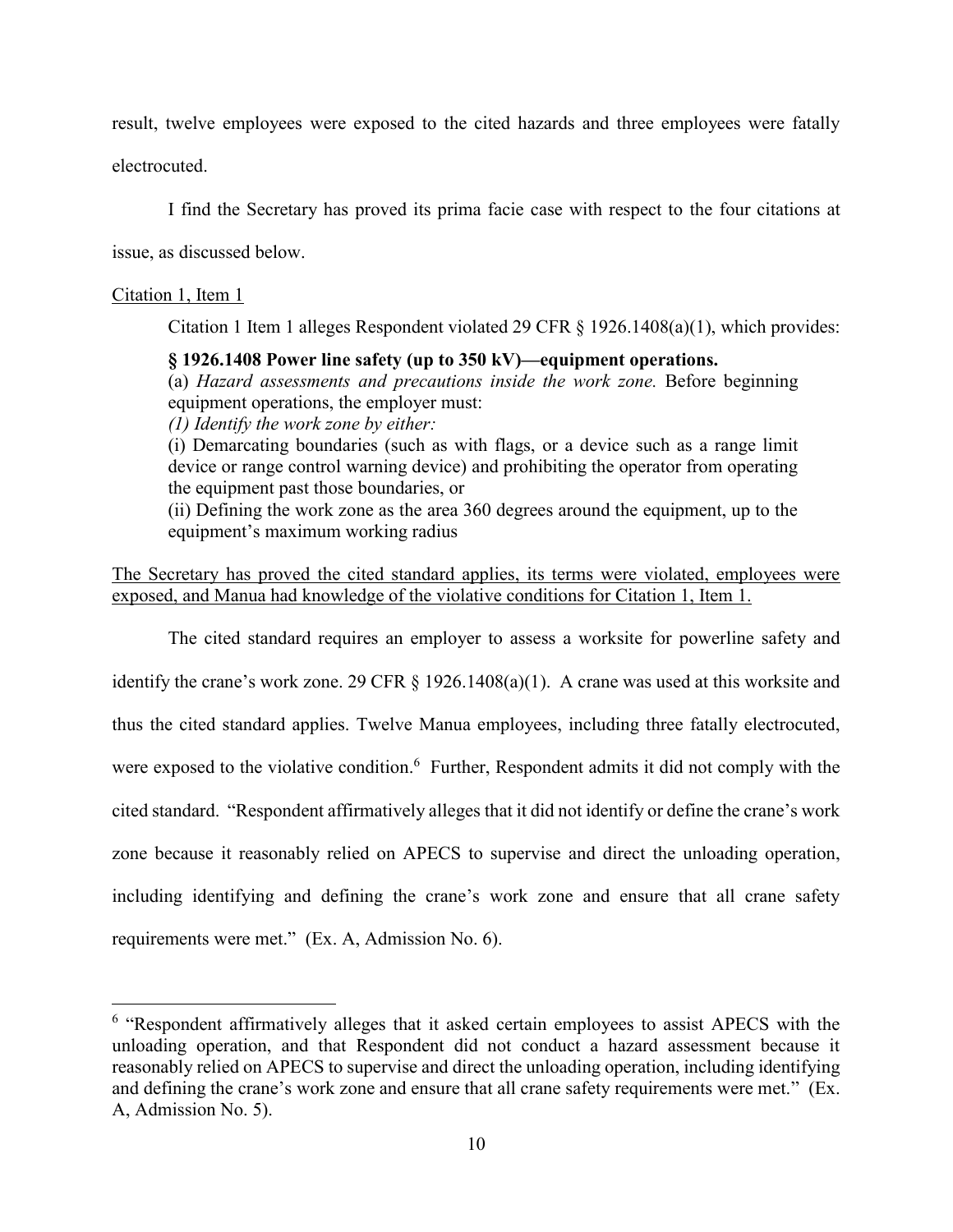Respondent had knowledge of the violative conditions through its owner, Mr. Chen. Mr.

Chen knew the worksite had power lines, he determined the location of the shipping containers, knew a crane would be used to unload the containers on January 14, 2017, and he was at the worksite on January 14, 2017. With reasonable diligence, Mr. Chen could have known a work zone for the crane had not been defined. Constructive knowledge is established. The Secretary has proved its prima facie case for 29 CFR § 1926.1408(a)(1), Citation 1, Item 1.

## Citation 1, Item 2

 $\overline{a}$ 

Citation 1 Item 2 alleges that Respondent violated 29 CFR § 1926.1408(a)(2), which provides:

### **§ 1926.1408 Power line safety (up to 350 kV)—equipment operations.**

*(a) Hazard assessments and precautions inside the work zone.* Before beginning equipment operations, the employer must: . . . (2) Determine if any part of the equipment, load line or load (including rigging and

lifting accessories), if operated up to the equipment's maximum working radius in the work zone, could get closer than 20 feet to a power line. If so, the employer must meet the requirements in Option (1) [Deenergize and ground], Option (2) [20 foot clearance], or Option (3) [Table A clearance] of this section..."

The Secretary has proved the cited standard applies, its terms were violated, employees were exposed, and Manua had knowledge of the violative conditions for Citation 1, Item 2.

The cited standard requires an employer to determine if the crane could get closer than 20 feet of a power line in the work zone. 29 CFR § 1926.1408(a)(2). As with Citation 1, Item 1, above, the cited standard applies and Manua employees were exposed to the hazard. Further, Respondent admitted that it made no assessment of the work zone to determine if the crane could get within 20 feet of a power line.<sup>7</sup> (Ex. A, Admission No. 5 and 6).

Respondent knew it had not evaluated the worksite to determine if the crane could get within 20 feet of a power line. Further, with reasonable diligence Mr. Chen could have known

<sup>&</sup>lt;sup>7</sup> "Respondent affirmatively alleges that it did not contact the American Samoa Power Authority about hazards involving the crane and power lines because it reasonably relied on APECS to ensure that all crane safety requirements were met." (Ex. A, Admission No. 11).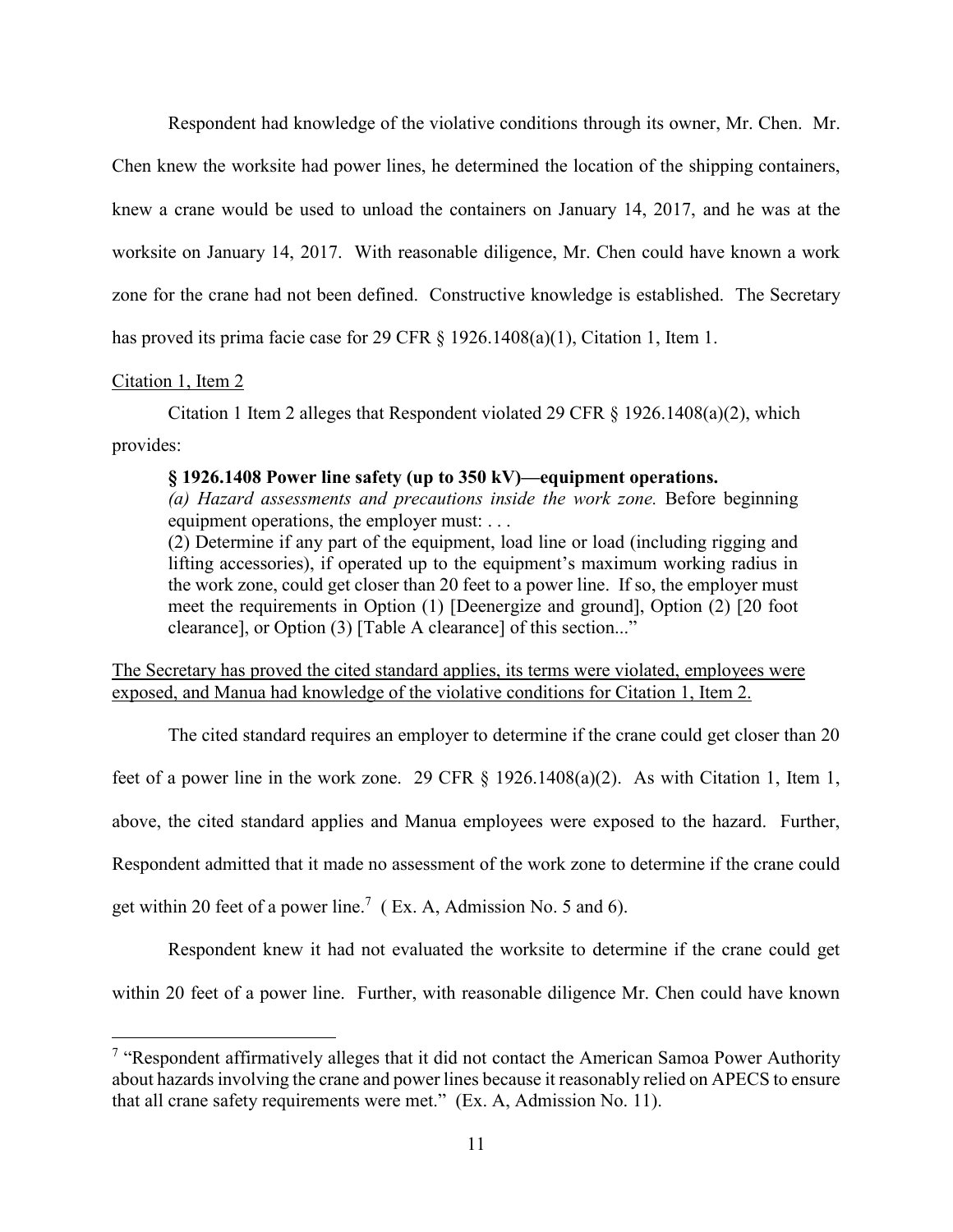that APECS had not determined whether the crane would be within 20 feet of a power line.

Constructive knowledge is established. The Secretary has proved its prima facie case for 29 CFR

§ 1926.1408(a)(2), Citation 1, Item 2.

# Citation 1, Item 3

Citation 1 Item 3 alleges that Respondent violated 29 CFR  $\S$  1926.1408(g)(1), which

provides:

## **§ 1926.1408 Power line safety (up to 350 kV)—equipment operations**. . . .

*(g) Training.* (1) The employer must train each operator and crew member assigned to work with the equipment on all of the following:

(i) The procedures to be followed in the event of electrical contact with a power line. Such training must include:

(A) Information regarding the danger of electrocution from the operator simultaneously touching the equipment and the ground.

(B) The importance to the operator's safety of remaining inside the cab except where there is an imminent danger of fire, explosion, or other emergency that necessitates leaving the cab.

(C) The safest means of evacuating from equipment that may be energized.

(D) The danger of the potentially energized zone around the equipment (step potential).

(E) The need for crew in the area to avoid approaching or touching the equipment and the load.

(F) Safe clearance distance from power lines.

(ii) Power lines are presumed to be energized unless the utility owner/operator confirms that the power line has been and continues to be deenergized and visibly grounded at the worksite.

(iii) Power lines are presumed to be uninsulated unless the utility owner/operator or a registered engineer who is a qualified person with respect to electrical power transmission and distribution confirms that a line is insulated. (iv). The limitations of an insulating link/device, proximity alarm, and range control (and similar) device, if used.

(v) The procedures to be followed to properly ground equipment and the limitations of grounding.

The Secretary has proved the cited standard applies, its terms were violated, employees were exposed, and Manua had knowledge of the violative conditions for Citation 1, Item 3.

The cited standard requires an employer to train its employees on procedures when working

around powerlines, including in the event the crane contacts a power line. 29 CFR

 $\S$  1926.1408(g)(1). The crane was used within 20 feet of a power line, thus the cited standard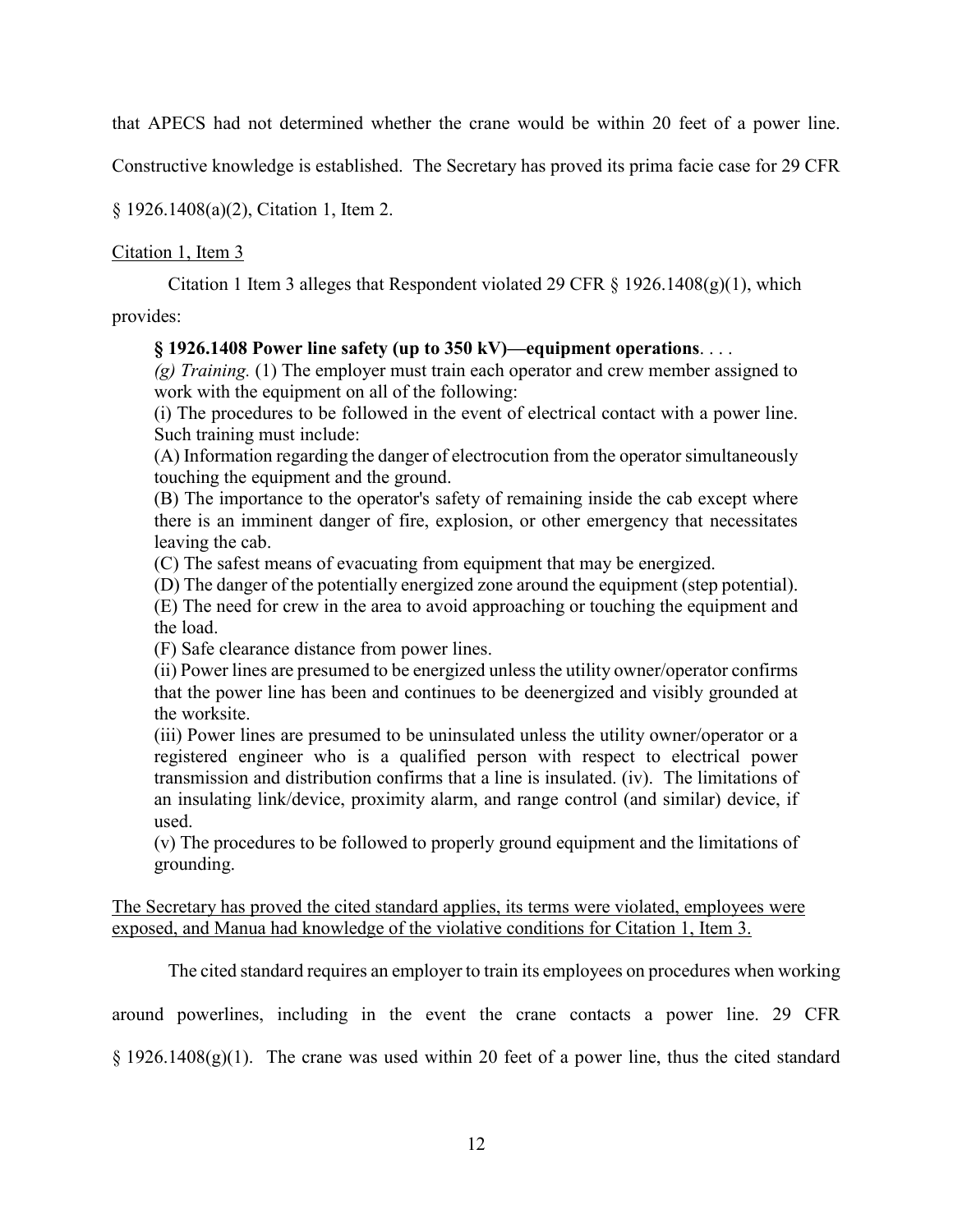applies. Twelve Manua employees were exposed to the hazard, including three that were fatally electrocuted. Further, Respondent admits it did not comply with the cited standard.

Respondent affirmatively alleges that it did not train its employees on procedures to be followed in the event of electrical contact with a power line because it reasonably relied on APECS to supervise and direct the unloading operation, including identifying and defining the crane's work zone and ensure that all crane safety requirements were met.

(Ex. A, Admission No. 10).

Finally, Manua had knowledge of the violative condition because it knew it had not trained

its employees on power line contact procedures and its onsite supervisors, with reasonable

diligence, could have known that APECS had not trained its employees on powerline safety. Thus,

constructive knowledge is proved. The Secretary has proved its prima facie case for a violation of

29 CFR § 1926.1408(g)(1), Citation 1, Item 3.

# Citation 1, Item 4

Citation 1 Item 4 alleges that Respondent violated 29 CFR § 1926.1428(a), which

provides:

# **§ 1926.1428 Signal person qualifications.**

(a) The employer of the signal person must ensure that each signal person meets the Qualification Requirements (paragraph (c) of this section) prior to giving any signals. This requirement must be met by using either Option  $(1)$  or Option  $(2)$  of this section.<sup>8</sup>

The Secretary has proved the cited standard applies, its terms were violated, employees were exposed, and Manua had knowledge of the violative conditions for Citation 1, Item 4.

The cited standard requires an employer to use a qualified signal person for crane

operations when, among other things, either the operator or person handling the load determines it

necessary.<sup>9</sup> *See* 29 C.F.R. § 1926.1419 (a)(3). An employee of APECS had been the signal person

<sup>9</sup> The section notes:

<sup>8</sup> Option 1 and Option 2 both concern the use of a third party qualified evaluator or employer's qualified evaluator. 29 C.F.R. § 1926.1428(a)(1) and (2).

<sup>(</sup>a) A signal person must be provided in each of the following situations:

<sup>(1)</sup> The point of operation, meaning the load travel or the area near or at load placement, is not in full view of the operator.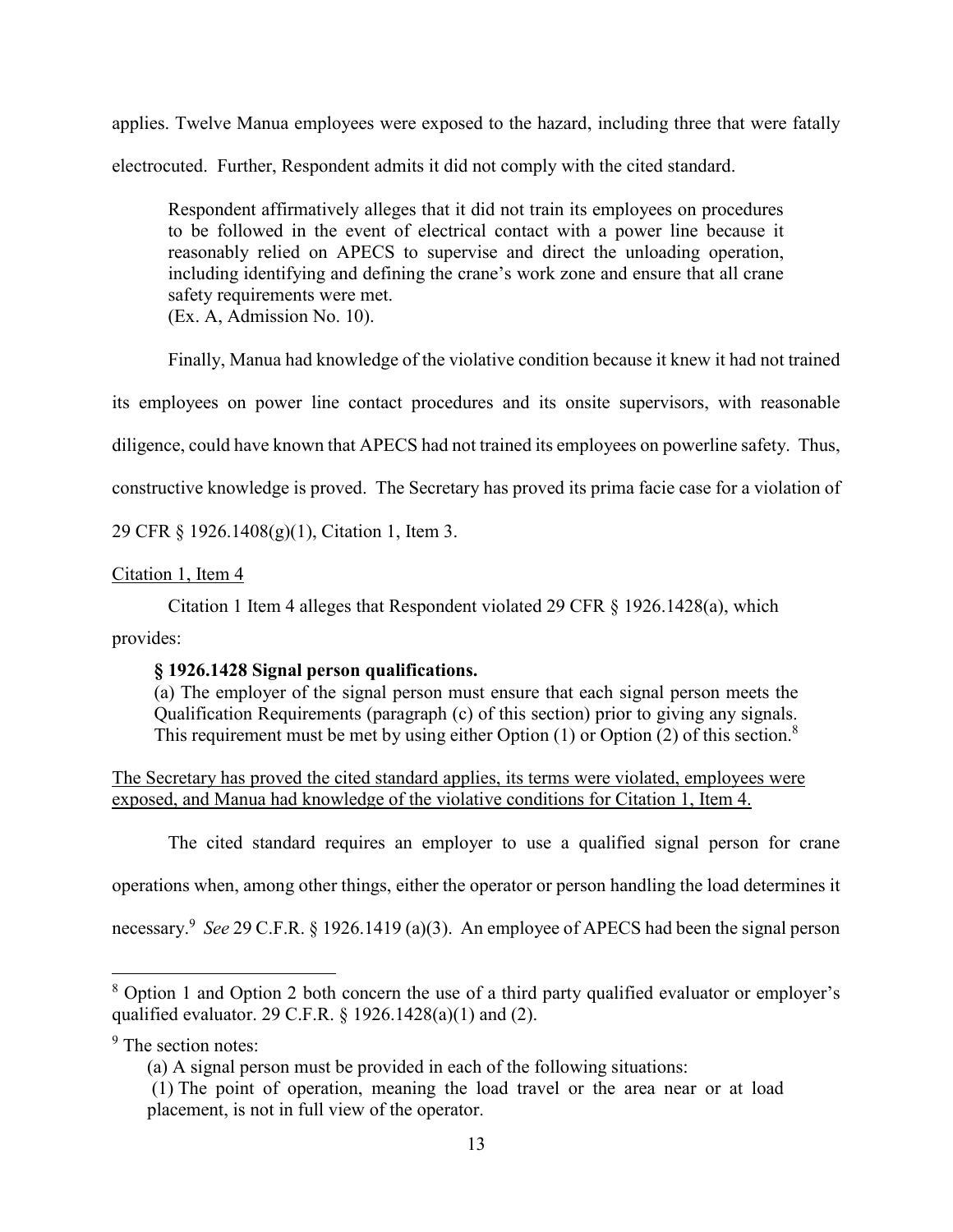for the crane's operation two days before the accident. An employee of Manua, Mr. Fa'amoana was providing signals to the crane operator on the day of the accident.

Respondent affirmatively alleges that on January 14, 2017, APECS failed to provide a signal person for the unloading operation, and that as a result, Misi Fa'amoana, without being directed to do so by Respondent, gave basic signals to the crane operator. Respondent further alleges that Mr. Fa'amoana did not monitor the crane's proximity to the power line or give any signals related to that, because APECS did not identify the powerline as a hazard and Mr. Fa'amoana was not otherwise aware that it posed a hazard. (Ex. A, Admission No. 14).

Thus, the cited standard applies. Twelve Manua employees, including three fatally electrocuted, were exposed to the violative condition of the above cited standard. The terms of the cited standard were violated because Mr. Fa'amoana was not a qualified signal person.<sup>10</sup> (Ex. A, Admission No. 15).

Finally, Manua had knowledge that Mr. Fa'amoana was providing signals to the crane operator on January 14 through Manua's onsite supervisory personnel. With reasonable diligence an onsite supervisor could have known that Mr. Fa'amoana had not been trained or qualified to provide signals to the crane operator.<sup>11</sup> The Secretary has proved a violation of 29 CFR § 1926.1428(a), Citation 1, Item 4.

load determines that it is necessary.

<sup>(2)</sup> When the equipment is traveling, the view in the direction of travel is obstructed. (3) Due to site specific safety concerns, either the operator or the person handling the

*<sup>(</sup>b) Types of signals.* Signals to operators must be by hand, voice, audible, or new signals.

<sup>29</sup> C.F.R. § 1926.1419(a) and (b).

 $10$  Respondent admitted that "it did not train or qualify Mr. Fa'amoana to act as a crane signal person." (Ex. A, Admission No. 15).

<sup>&</sup>lt;sup>11</sup> "Respondent affirmatively alleges that it reasonably relied on APECS to provide employees with the necessary training and experience for the unloading job, including a qualified signal person. Respondent further alleges that APECS provided a signal person on the first day of the unloading operation, January 11, 2017, but failed to do so on the second day, January 14, 2017." (Ex. A, Admission No. 13).